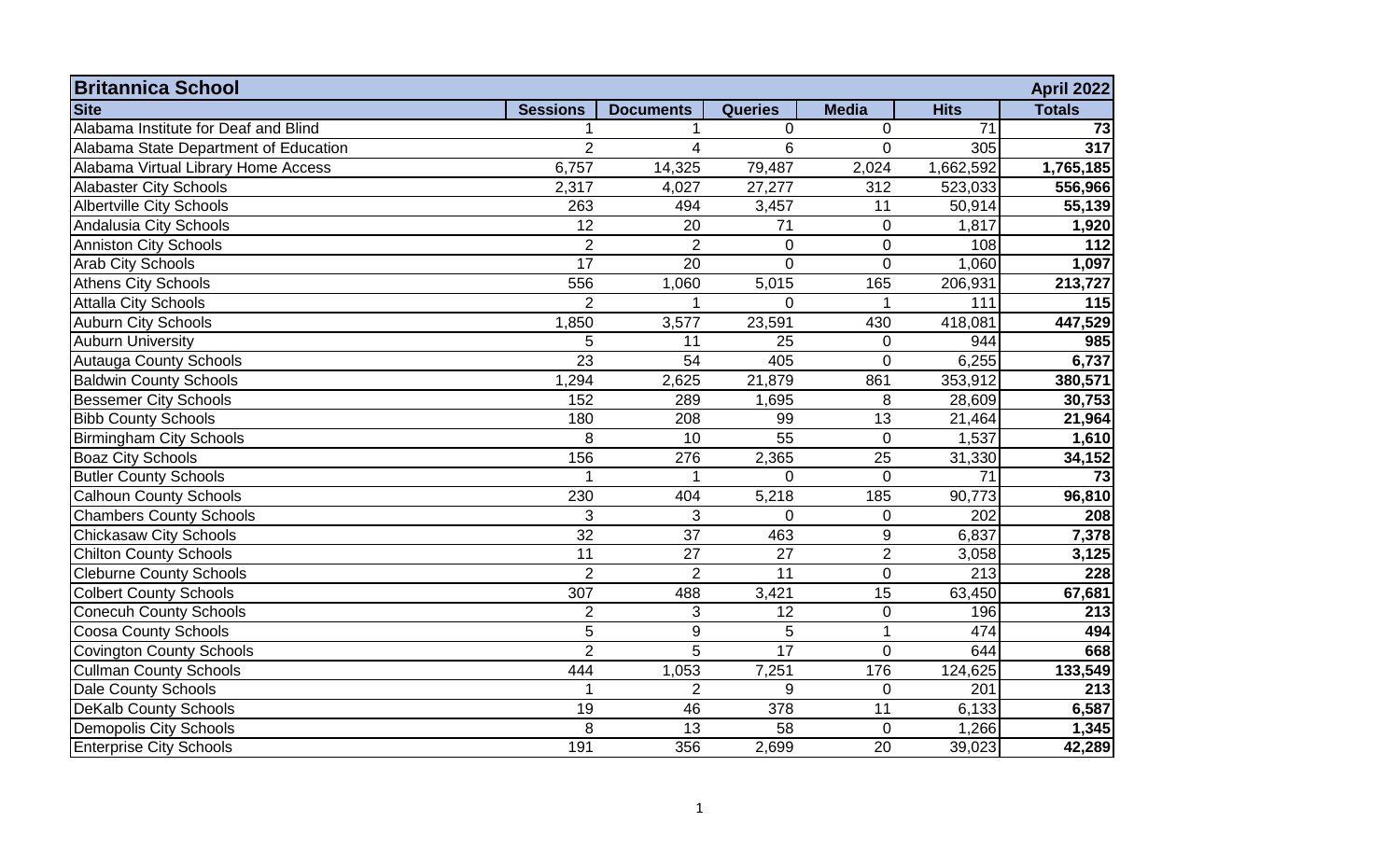| <b>Site</b>                           | <b>Sessions</b> | <b>Documents</b> | <b>Queries</b>    | <b>Media</b>   | <b>Hits</b>        | <b>Totals</b> |
|---------------------------------------|-----------------|------------------|-------------------|----------------|--------------------|---------------|
| Eufaula City Schools                  |                 |                  | 9                 | $\mathbf 0$    | 78                 | 89            |
| <b>Fayette County Schools</b>         | 185             | 428              | 1,941             | 12             | 40,647             | 43,213        |
| <b>Florence City Schools</b>          | 10              | 16               | 169               | $\Omega$       | 1,699              | 1,894         |
| Fort Payne City Schools               | 4,390           | 8,847            | 85,170            | 2,078          | 1,235,818          | 1,336,303     |
| <b>Franklin County Schools</b>        | 6               | 8                | 65                | $\mathbf 0$    | 912                | 991           |
| <b>Gadsden City Schools</b>           | $\overline{25}$ | 39               | 194               | $\overline{2}$ | 4,438              | 4,698         |
| <b>Geneva County Schools</b>          | 731             | 1,712            | 8,295             | 204            | 172,423            | 183,365       |
| <b>Gulf Shores City Schools</b>       | 6               | 8                | 52                | 4              | 1,663              | 1,733         |
| <b>Hale County Library</b>            | $\mathbf{1}$    | 3                | 65                | $\mathbf 0$    | 720                | 789           |
| <b>Hartselle City Schools</b>         | $\overline{96}$ | 205              | 3,096             | 86             | 33,610             | 37,093        |
| <b>Highlands School</b>               | $\overline{2}$  | $\overline{2}$   | 15                | $\mathbf 0$    | 284                | 303           |
| <b>Homewood City Schools</b>          | $\overline{15}$ | 39               | 219               | 10             | 4,056              | 4,339         |
| <b>Hoover City Schools</b>            | 500             | 1,100            | 6,447             | 212            | 147,821            | 156,080       |
| <b>Houston County Schools</b>         | $\overline{11}$ | 13               | 198               | $\overline{2}$ | 4,746              | 4,970         |
| Huntingdon College                    | $\overline{3}$  | 4                | 11                | $\mathbf 0$    | 446                | 464           |
| Huntsville City Schools               | 348             | 607              | 3,945             | 64             | 66,995             | 71,959        |
| Jacksonville City Schools             | 6               | 6                | 191               | $\mathbf{1}$   | 1,863              | 2,067         |
| Jacksonville State University         | $\overline{3}$  | 3                | 73                | $\mathbf 0$    | 614                | 693           |
| Jane B. Holmes Library Public Library | $\mathbf{1}$    | 4                | 20                | $\overline{2}$ | 627                | 654           |
| Jasper City Schools                   | 9               | 16               | 8                 | $\pmb{0}$      | 919                | 952           |
| Jefferson County Library Cooperative  | 1               | $\overline{2}$   | $\overline{0}$    | $\mathbf 0$    | 122                | 125           |
| Jefferson County Schools              | 605             | 999              | 4,116             | 136            | 91,314             | 97,170        |
| <b>Lamar County Schools</b>           | 8               | 13               | $\frac{114}{114}$ | $\mathbf 0$    | 1,214              | 1,349         |
| Lauderdale County Schools             | 1,941           | 2,935            | 18,140            | 135            | 298,867            | 322,018       |
| <b>Lawrence County Schools</b>        |                 | $\Omega$         |                   | $\mathbf 0$    | 59                 | 61            |
| Lee County Schools                    | 423             | 845              | 4,162             | 346            | 88,382             | 94,158        |
| <b>Leeds City Schools</b>             |                 | $\mathbf 0$      |                   | $\mathbf 0$    | 59                 | 61            |
| <b>Limestone County Schools</b>       | 967             | 1,277            | 3,030             | 23             | 93,111             | 98,408        |
| <b>Linden City Schools</b>            | 3               | 10               | 18                | $\mathbf 0$    | 737                | 768           |
| <b>Madison City Schools</b>           | 880             | 1,782            | 10,551            | 89             | 216,670            | 229,972       |
| <b>Marengo County Schools</b>         | 5               | 6                | $\overline{7}$    | $\mathbf 0$    | 351                | 369           |
| <b>Marion County Schools</b>          | 294             | $\overline{511}$ | 2,924             | 13             | 53,358             | 57,100        |
| <b>Mobile County Schools</b>          | 1,737           | 699              | 5,905             | 110            | 84,475             | 92,926        |
| <b>Mobile Public Library</b>          | $\overline{7}$  | 15               | 63                | 11             | $1,67\overline{7}$ | 1,773         |
| Montgomery County Schools             | 275             | 527              | 5,824             | 77             | 74,489             | 81,192        |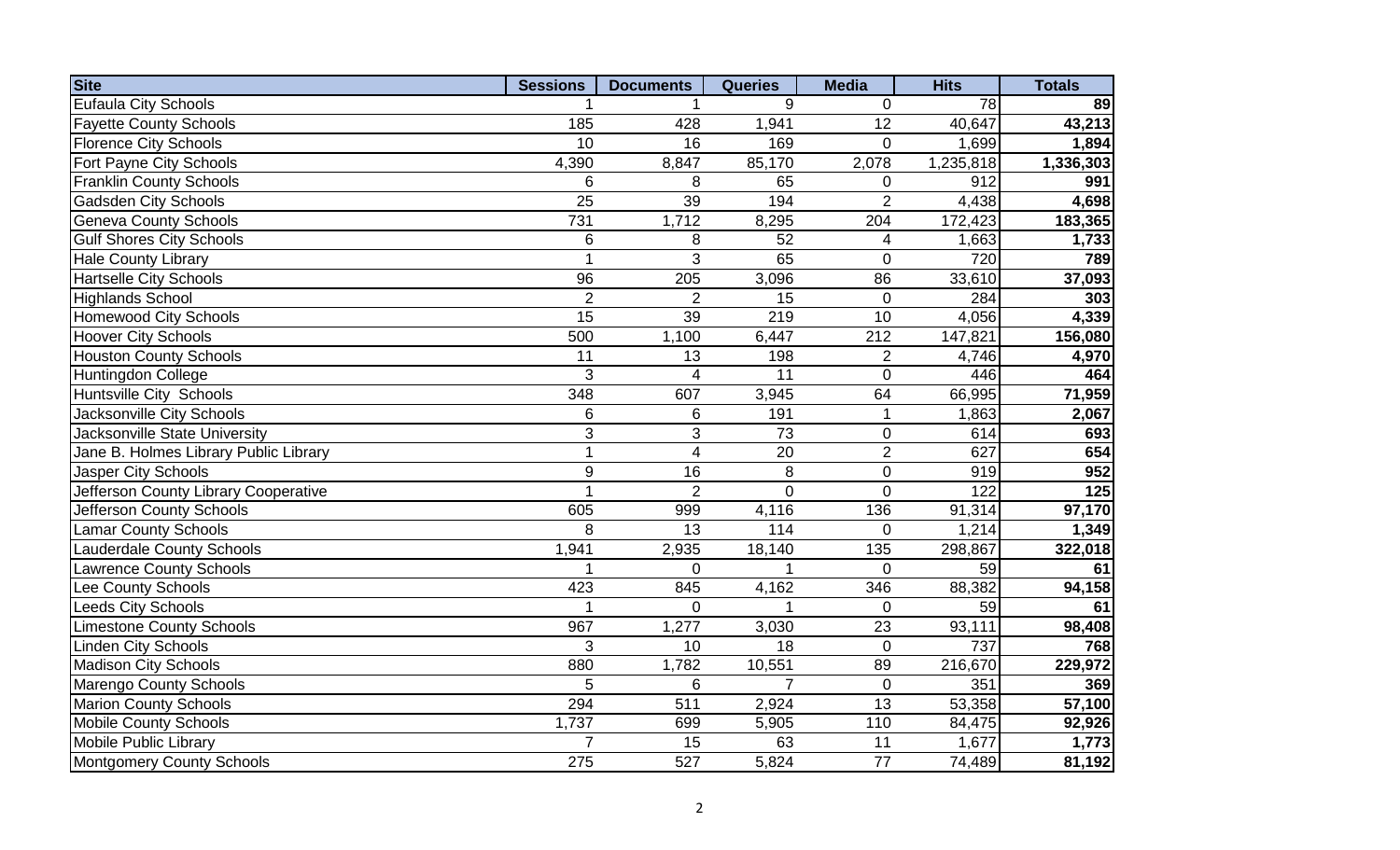| <b>Site</b>                      | <b>Sessions</b> | <b>Documents</b> | <b>Queries</b>  | <b>Media</b>     | <b>Hits</b>     | <b>Totals</b> |
|----------------------------------|-----------------|------------------|-----------------|------------------|-----------------|---------------|
| <b>Morgan County Schools</b>     | 15              | 29               | 45              | 0                | 2,242           | 2,331         |
| Mountain Brook Schools           | 3               | $\overline{7}$   | $\Omega$        | $\mathbf 0$      | 261             | 271           |
| Muscle Shoals City Schools       | $\overline{58}$ | 82               | 329             | $\mathbf 0$      | 8,204           | 8,673         |
| <b>North Shelby Library</b>      | 3               | $6\phantom{1}6$  | 63              | $\mathbf 0$      | 996             | 1,068         |
| <b>Oneonta City Schools</b>      | 54              | 118              | 619             | $\mathbf 0$      | 11,965          | 12,756        |
| <b>Opelika City Schools</b>      | 207             | 325              | 3,442           | 69               | 40,379          | 44,422        |
| <b>Oxford City Schools</b>       | 240             | 449              | 4,631           | $\boldsymbol{9}$ | 70,421          | 75,750        |
| <b>Ozark City Schools</b>        | 3               | 4                | 10              | $\pmb{0}$        | 281             | 298           |
| Pelham City School System        | $\overline{12}$ | 48               | 159             | $\mathbf{1}$     | 4,299           | 4,519         |
| Pelham Public Library            | 1               | $\overline{2}$   | $\overline{17}$ | $\mathbf 0$      | 205             | 225           |
| Pell City Schools                | 1,464           | 3,336            | 16,436          | 339              | 299,083         | 320,658       |
| <b>Phenix City Schools</b>       | 10              | 10               | $\pmb{0}$       | $\boldsymbol{0}$ | 673             | 693           |
| <b>Pickens County Schools</b>    | 50              | 140              | 723             | 42               | 19,147          | 20,102        |
| <b>Pike Road City Schools</b>    | 328             | 634              | 4,553           | 70               | 71,337          | 76,922        |
| <b>Randolph County Schools</b>   | 5               | 5                | $\mathbf 0$     | $\pmb{0}$        | 344             | 354           |
| Roanoke City Schools             | 363             | 850              | 8,267           | 88               | 106,184         | 115,752       |
| <b>Saraland City Schools</b>     | 112             | 150              | 758             | 31               | 19,203          | 20,254        |
| <b>Satsuma City Schools</b>      | 587             | 1,527            | 3,491           | 95               | 156,654         | 162,354       |
| <b>Shelby County Schools</b>     | 59              | 133              | 476             | 28               | 15,046          | 15,742        |
| <b>St. Clair County Schools</b>  | 130             | 252              | 2,515           | 59               | 37,038          | 39,994        |
| <b>Sumter County Schools</b>     | 126             | 208              | 32              | $\,6\,$          | 14,917          | 15,289        |
| <b>Sylacauga City Schools</b>    |                 |                  | $\overline{0}$  | $\pmb{0}$        | $\overline{71}$ | 73            |
| <b>Talladega County Schools</b>  | $\overline{83}$ | 139              | 2,418           | $\overline{2}$   | 21,462          | 24,104        |
| <b>Tallapoosa County Schools</b> | $\overline{16}$ | $\overline{21}$  | 283             | $\mathbf 0$      | 2,717           | 3,037         |
| <b>Thomasville City Schools</b>  | $\overline{5}$  | $\overline{7}$   | $\overline{12}$ | $\boldsymbol{0}$ | 545             | 569           |
| <b>Troy University</b>           | $\overline{1}$  | $\overline{1}$   | $\mathbf 0$     | $\pmb{0}$        | $\overline{57}$ | 59            |
| <b>Trusseville City Schools</b>  | 14              | 21               | 221             | $\pmb{0}$        | 2,535           | 2,791         |
| <b>Tuscaloosa City Schools</b>   | $\overline{2}$  | $\overline{7}$   | 4               | $\mathbf{3}$     | 629             | 645           |
| <b>Tuscaloosa County Schools</b> | 322             | $\overline{721}$ | 5,608           | 86               | 86,133          | 92,870        |
| <b>Tuscumbia City Schools</b>    | 35              | 60               | 495             | $\mathbf 0$      | 7,422           | 8,012         |
| University of Alabama            | $\overline{3}$  | 5                | 59              | $\mathbf 0$      | 710             | 777           |
| University of Alabama Birmingham | $\mathbf{1}$    | $\overline{1}$   | $\overline{12}$ | $\mathbf 0$      | 141             | 155           |
| University of Alabama Huntsville | 26              | 27               | 29              | $\overline{2}$   | 2,012           | 2,096         |
| University of North Alabama      | $\overline{53}$ | 89               | 1,114           | $\overline{2}$   | 11,952          | 13,210        |
| University of West Alabama       | 19              | 34               | 64              | $\overline{2}$   | 3,394           | 3,513         |